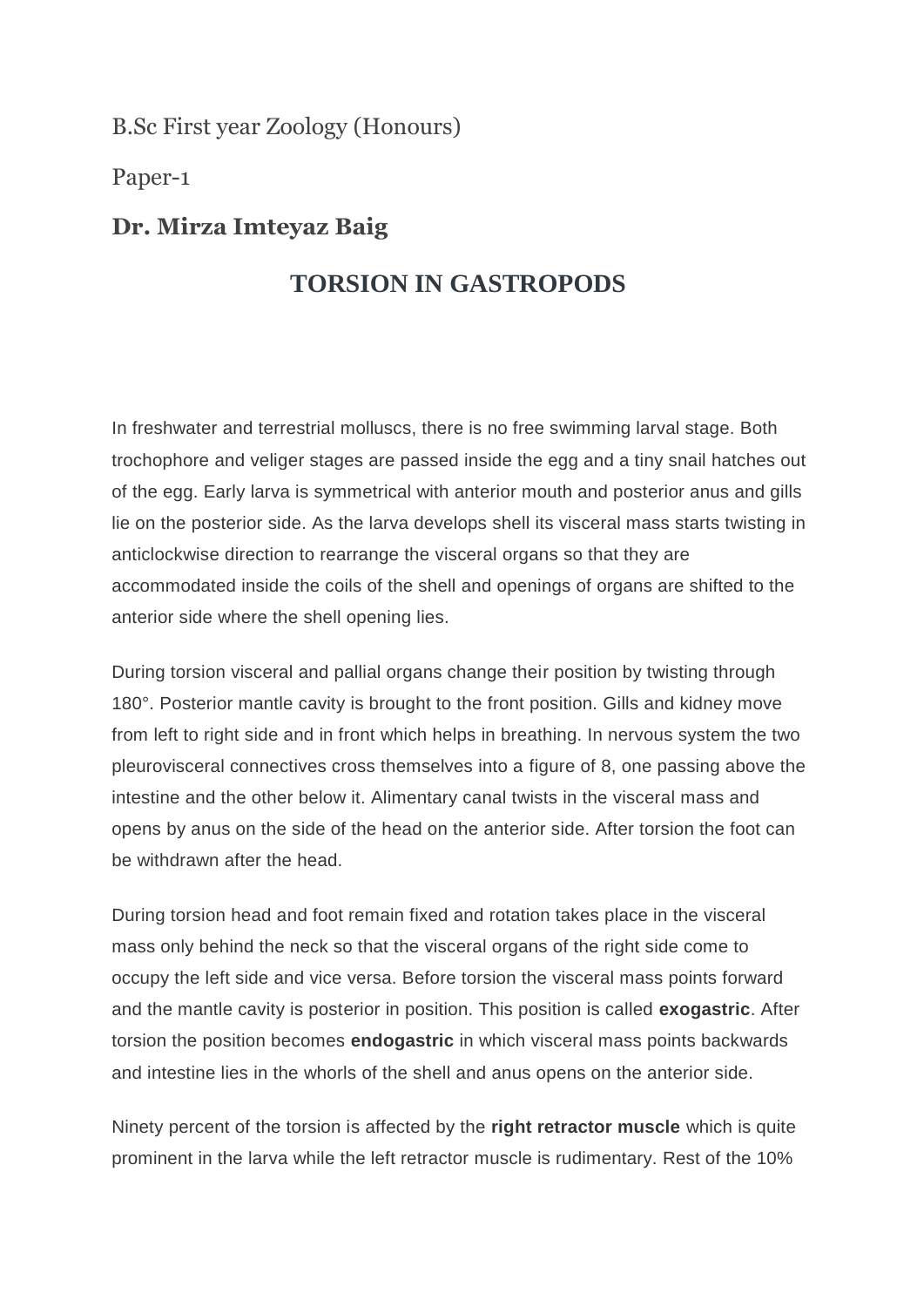of torsion is caused by the differential growth of the visceral mass. Torsion takes place quickly and is completed from 15-30 minutes.

Anticlockwise rotation of the visceral mass causes **dextral** (right handed) coiling of the shell, which happens in majority of the cases. However, rarely clockwise rotation of visceral mass also takes place, which causes **sinistral** (left handed) coiling of the shell.